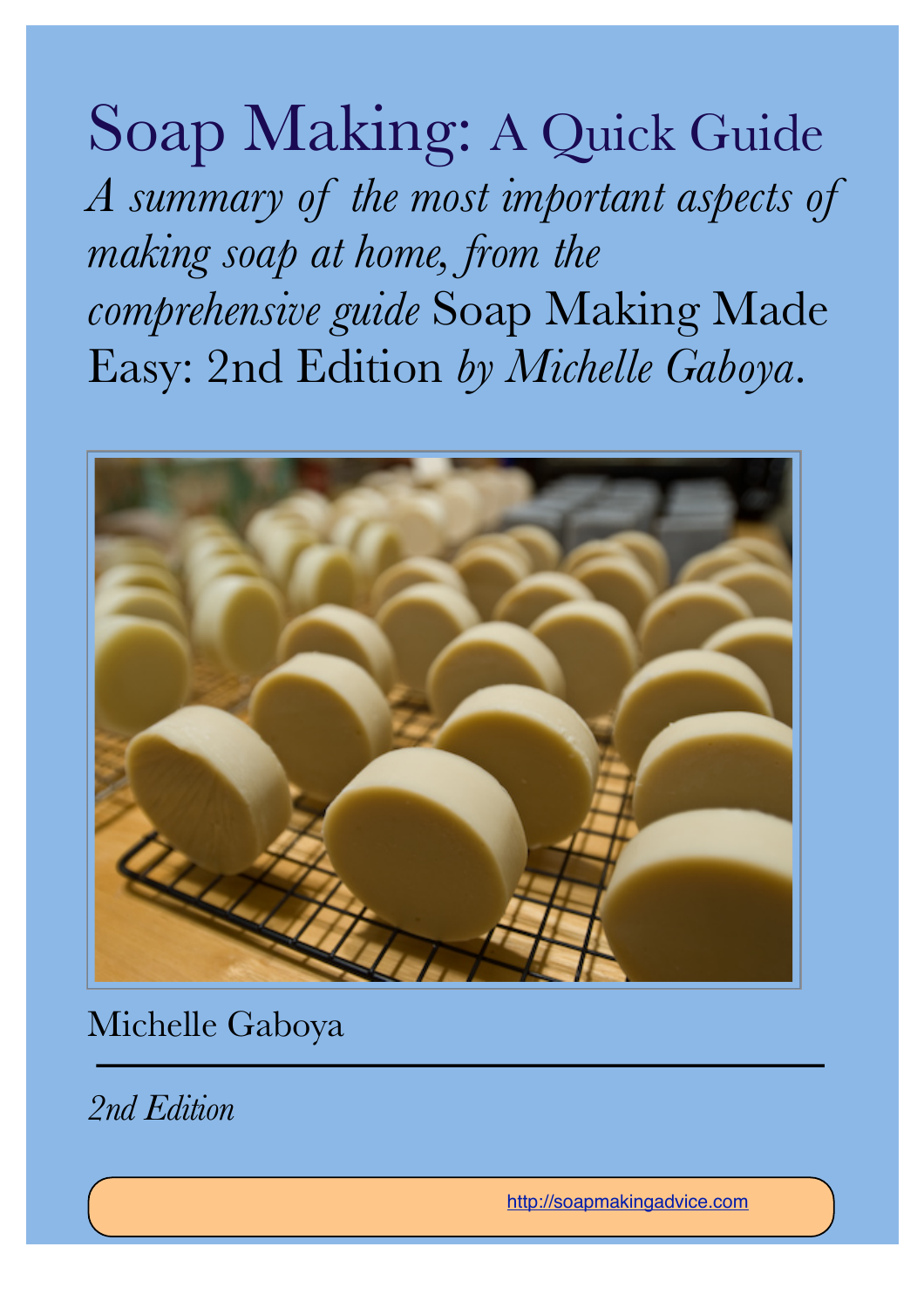### *Copyright © 2012 by [SoapMakingAdvice.com](http://soapmakingadvice.com) Book design by Horto All rights reserved.*

*No part of this book may be reproduced in any form or by any electronic or mechanical means including information storage and retrieval systems, without permission in writing from the author. The only exception is by a reviewer, who may quote short excerpts in a review. Produced in Australia*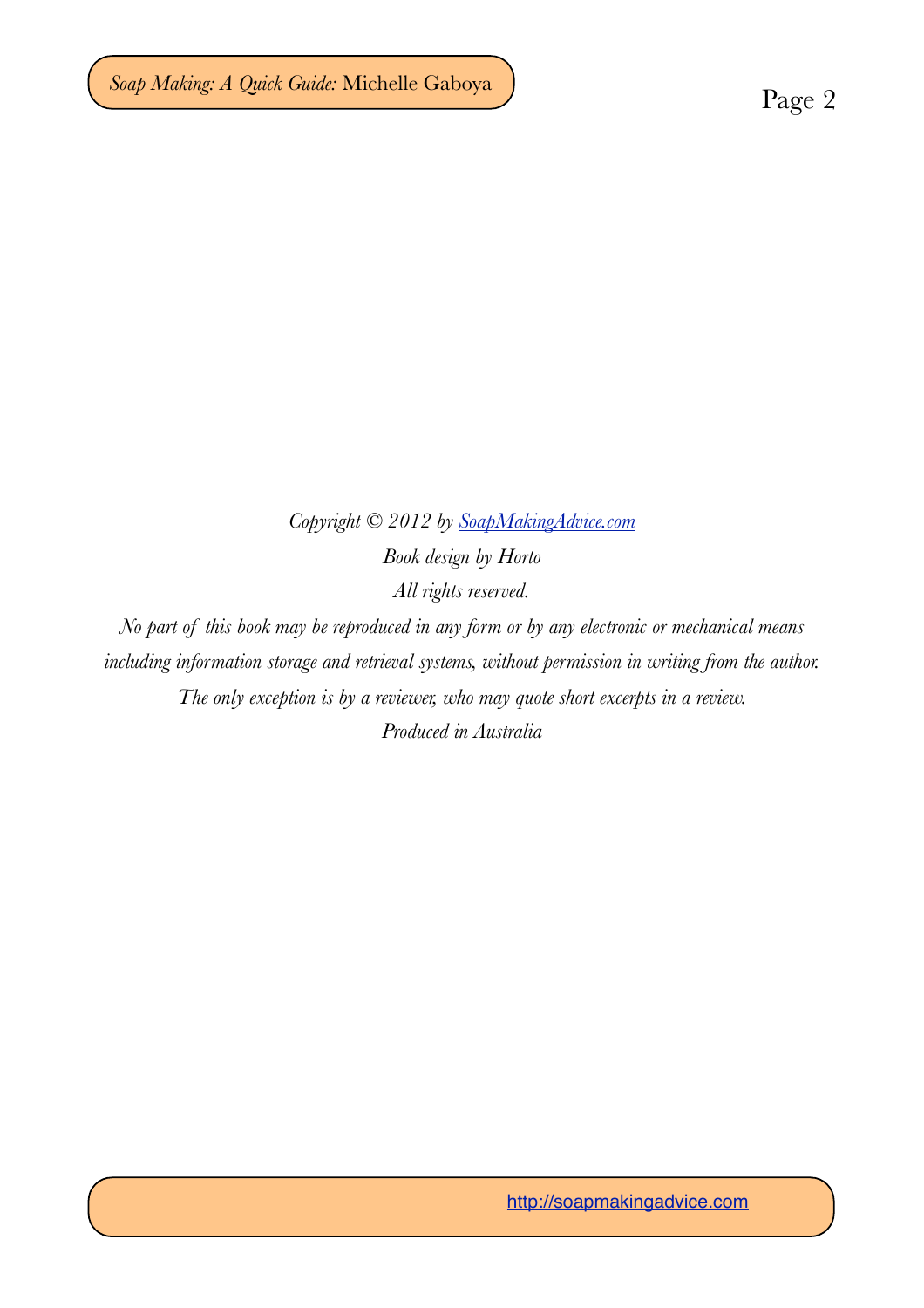## Acknowledgements

Michelle Gaboya has been a soap making enthusiast for over 10 years, creating all types of elegant homemade soaps for family, friends and various occasions.

As an avid enthusiast she has accumulated a wealth of experience in the field of soap making and is a recognized personality amongst the soap makers' community. She takes great pleasure in sharing her knowledge and experience with other keen soap makers. Michelle continues to hone her craft and experiment with new designs and formulas regularly.

This book would not have been possible without the dedication of Michelle and her patience to commit all of the following from her own knowledge onto paper. You can get more information and regular articles on the [Soap Making Advice blog](http://soapmakingadvice.com/additional-articles).

Many thanks Michelle.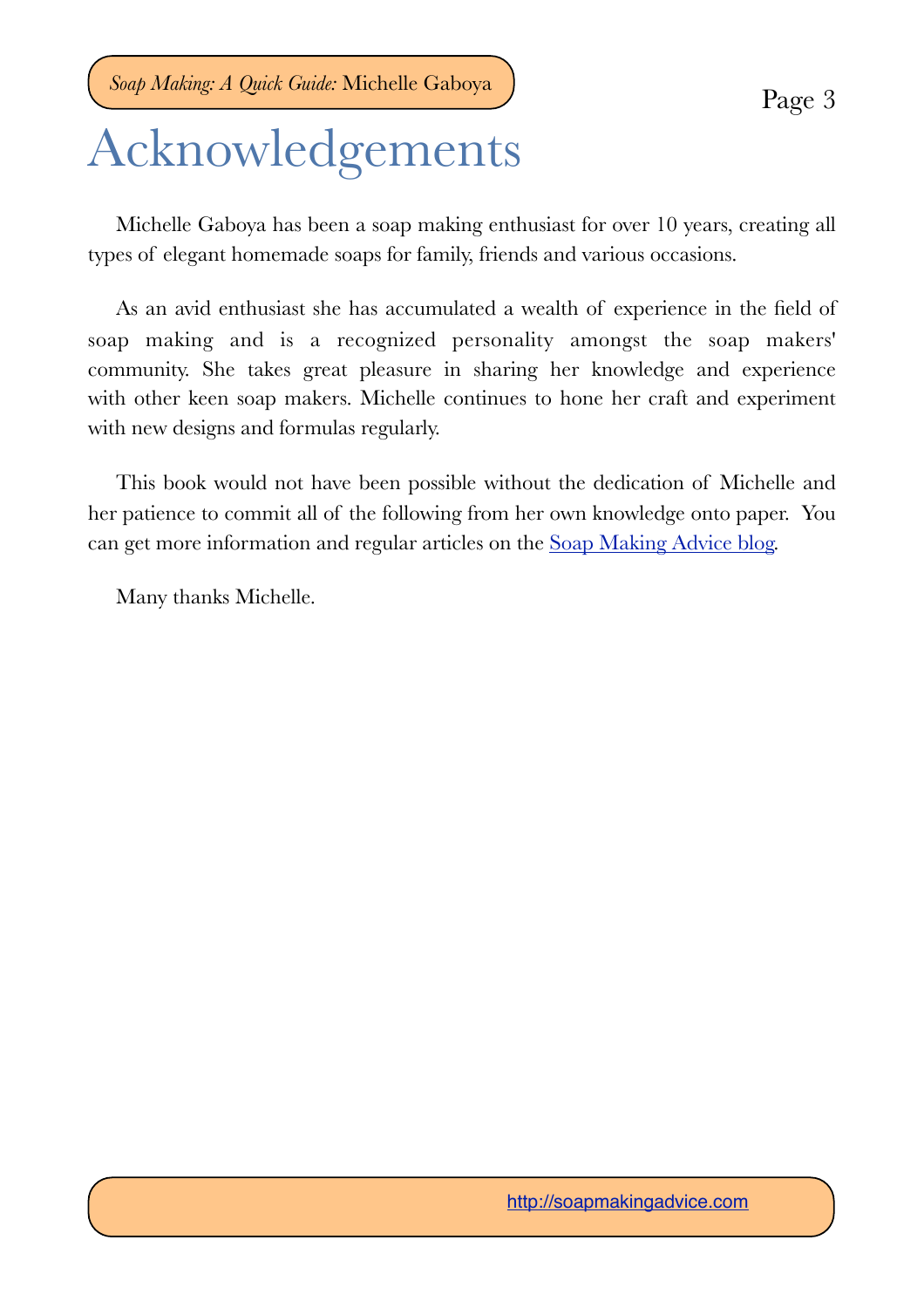# Soap Making Advice titles

If you have found this quick guide useful, please consider Michelle's other titles:

Soap Making Made Easy Everything you need to jump-start the process of making your own soap, at home! Michelle Gabova 2nd Edition http://soapmakingadvice.com

Soap Recip pes

More than  $50$  detailed and easy to follow recipes for making your own soap at home.



*[Soap Making Made Easy](http://soapmakingadvice.com)*: A comprehensive soap making guide, with over 80 pages of useful tips and advice covering all aspects of the soap making process. Available in ePub format for use with any Ebook readers, smartphones or tablets, or in PDF format.

*[Soap Recipes](http://soapmakingadvice.com)*: A detailed and easy to follow recipe book with more than 50 unique recipes, from cold process soaps, to melt and pour soap, shampoo soaps, liquid soaps, exfoliating soaps and many more. Available in ePub format for use with any Ebook readers, smartphones or tablets, or in PDF format.

You can get more soap making tips and information as well as regularly published articles on the [Soap Making Advice blog.](http://soapmakingadvice.com/additional-articles)

<http://soapmakingadvice.com>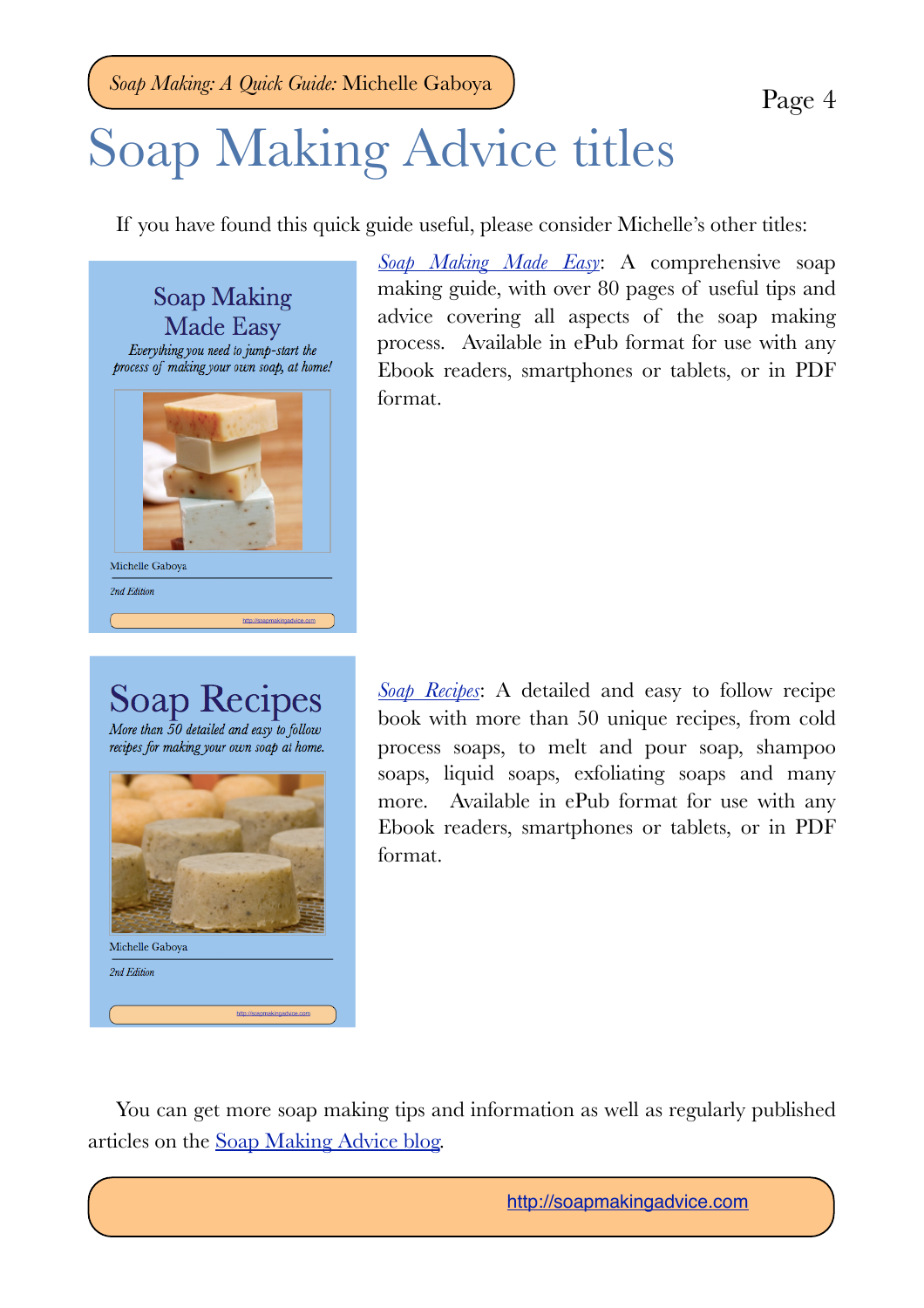## Table of Contents

| Why Make My Own Soap?                   | $\,6\,$ |
|-----------------------------------------|---------|
| <b>Tips for Beginners</b>               | $6\,$   |
| <b>Basic Ingredients</b>                | 6       |
| Deciding on a Recipe                    | $\, 8$  |
| Equipment                               | 8       |
| Precautions for Working with Lye        | 9       |
| The Cold-Process Soap-Making Method     | 10      |
| <b>Basic Soap Recipe</b>                | 12      |
| <b>Other Soap-Making Methods</b>        | 12      |
| Making Liquid Soap                      | 14      |
| <b>Stick Blenders vs. Hand Stirring</b> | 14      |
| Superfatting                            | 14      |
| <b>Batch Codes</b>                      | 15      |
| Natural Colorants                       | 15      |
| <b>Other Soap-Coloring Options</b>      | 15      |
| <b>Scenting Your Soap</b>               | 16      |
| <b>Selling Your Product</b>             | 16      |
| Packaging and Presentation              | 17      |
| Where to Sell Your Soap                 | 17      |
| FDA Regulation of Soap                  | 17      |
| Liability                               | 17      |
|                                         |         |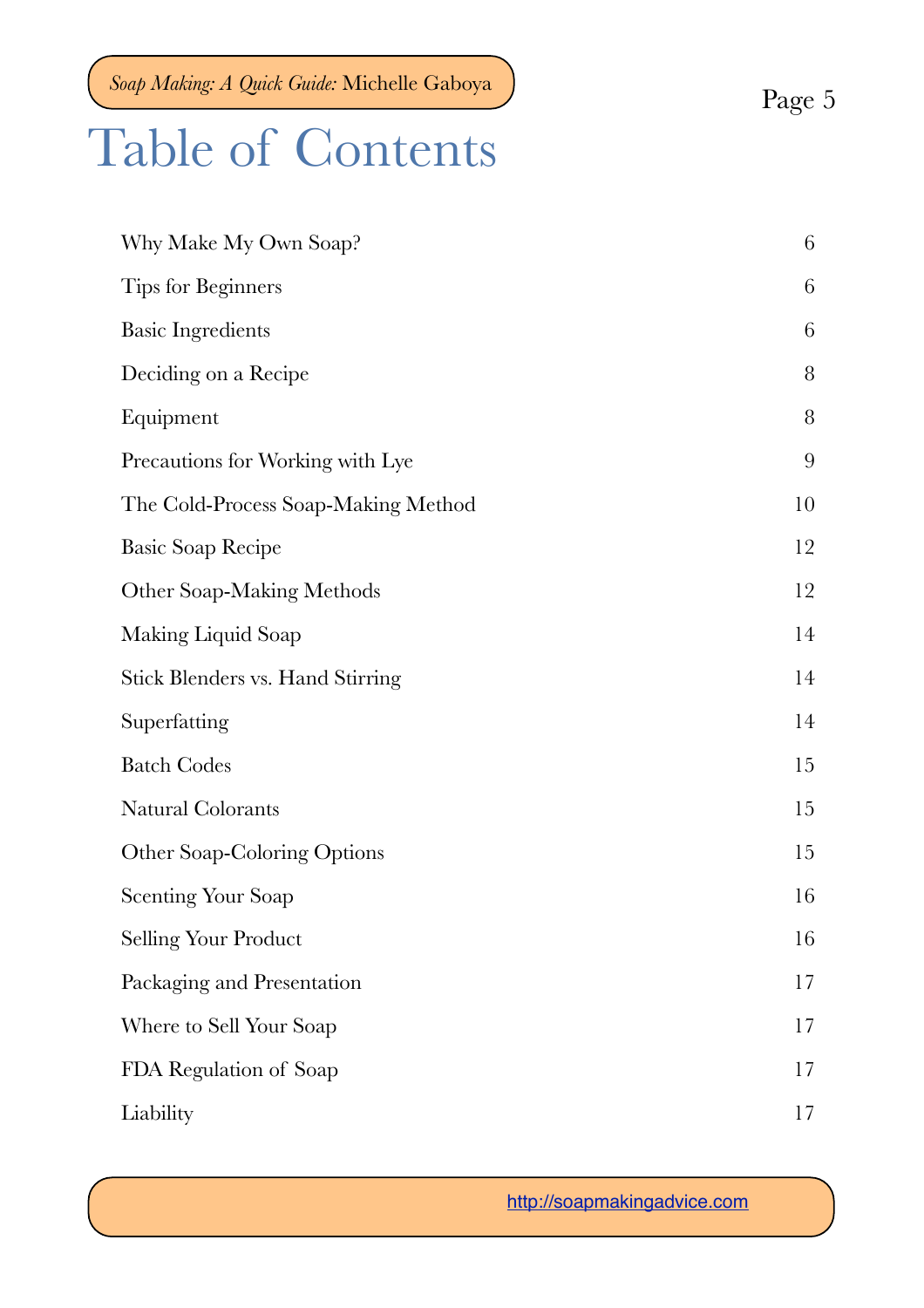#### <span id="page-5-0"></span>WHY MAKE MY OWN SOAP?

For obvious reasons, handmade soap will result in a greater degree of customization for the soap-maker, and the consumer. Hand-made soaps are often more gentle on the skin than commercially manufactured cleansers. Making soap by hand can be an interesting and fun hobby, but it is also great for those who find that commercial soaps are too harsh, or those who want to utilize scents or ingredients that are often not found in the usual store-bought soaps.

#### <span id="page-5-1"></span>TIPS FOR BEGINNERS

Soap-making is a delicate process. The ingredients used must be of a high quality, and the manner in which they are mixed cannot be haphazard or careless. Think of it like cooking. If the ingredients you use are not of a high quality, but you follow the recipe exactly, you will have a less than ideal result. Similarly, if you have the highest quality ingredients available, but instead of following the recipe, you just throw them all together, you will probably not have the result you were hoping for  $-$  and the ingredients will be wasted.

#### <span id="page-5-2"></span>BASIC INGREDIENTS

#### Fats and Oils

The fats and oils used in soap can be derived from either animal or vegetable fat. For example, *sodium tallowate* is a common soap-making ingredient, derived from rendered beef fat; tallow, bacon grease, lard, or any other type of animal fat can also be used. Palm, corn, canola, and olive are all common ingredients for vegetablebased soaps. Typically, soaps made from vegetable oils are softer than those made with animal fat.

#### Lye

Historically, lye (also called sodium hydroxide, potash, or caustic soda) was handextracted from wood ashes. It is now commonly found in many hardware and grocery stores. It is the ingredient that hydrolyzes the oils or fats, and turns them into soap.

#### Water

The minerals and other additives in tap water make it less than ideal for soapmaking. Therefore, it is best to use distilled, bottled, or spring water.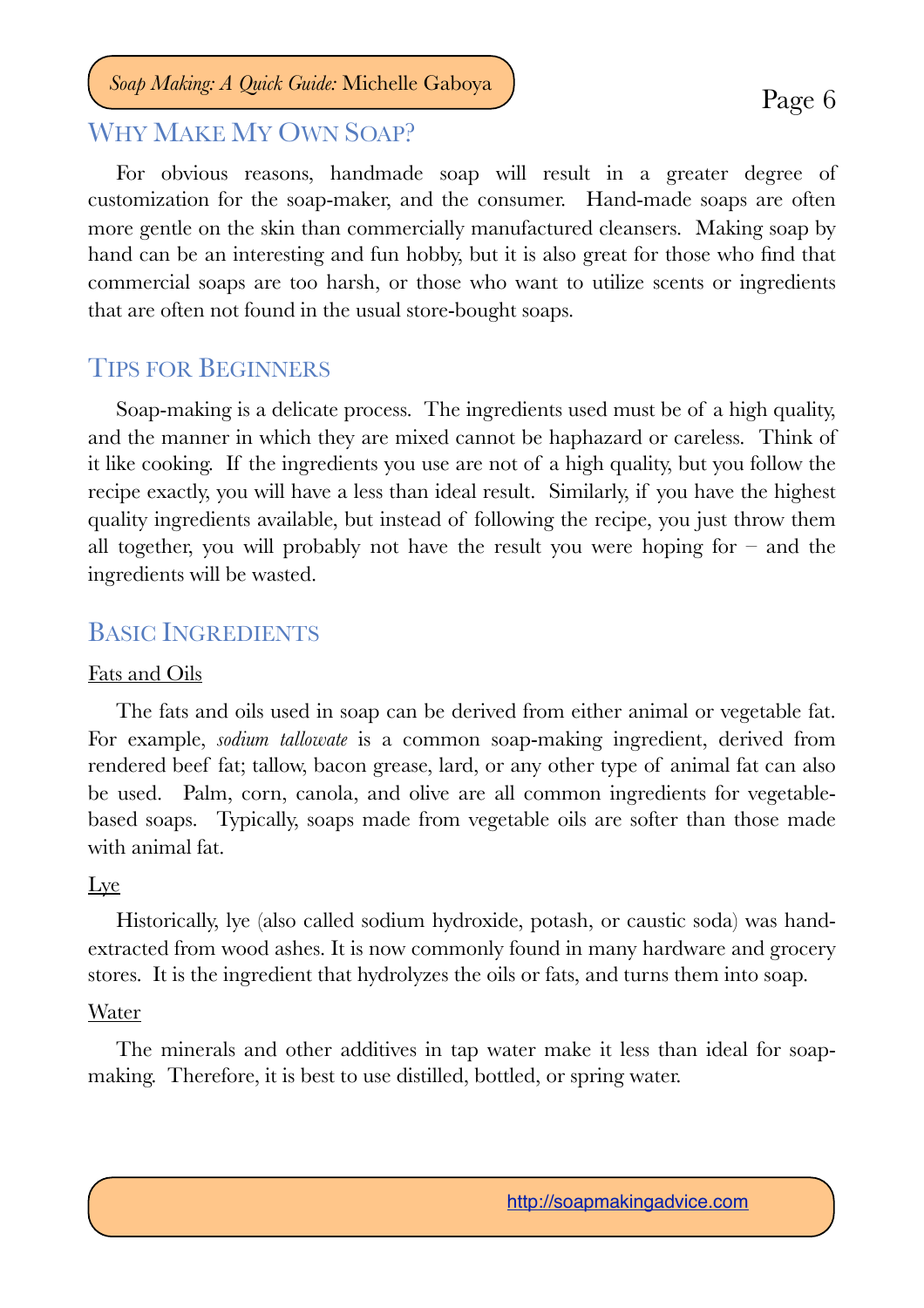#### Fragrances and Other Additives

There are two types of scent oils: essential oils and fragrance oils. Fragrance oils are man-made and contain alcohol, so they are typically avoided; the alcohol and other chemicals in the oil may be drying or irritating to the skin, and cause unforeseen problems with the saponification process, or ruin the soap mixture altogether. Essential oils are more costly, and sometimes more difficult to find; however, a smaller amount is required (usually only a drop or two) and they retain their scent better because they are undiluted. Avoid potpourri, candle scent oils and other strong, commercially-made fragrances, as they often contain harsh chemicals that can be irritating to the skin as well. Whole or crushed herbs can also be used, but they will not give their full benefits in a first batch of soap; if you use herbs, the best thing to do is to rebatch the soap later, to extract the full benefit from the herbs.

#### Colorants

Colorants can be purchased at a soap-making supply store. There are also various other natural ingredients that you can use to color soap. Avoid using fabric dyes, hair dyes, candle colorants, or paints to color your soap; even if they are labeled as "nontoxic," they are not safe to have in contact with skin for prolonged periods, and they may dye your skin.

#### **Preservatives**

Depending on the oils used in the recipe, the resultant soap can be prone to spoilage. Various preservatives can be utilized, such as vitamins E, C, and A, which are also great for your skin. These vitamins can be found in various oils (see Table 1).

#### Other Additives

Sand or pumice can be added to the soap, to make it exfoliating. Also, some metals, such as titanium, silver, nickel, or aluminum can be added for antibacterial properties, and to make the soap bright white.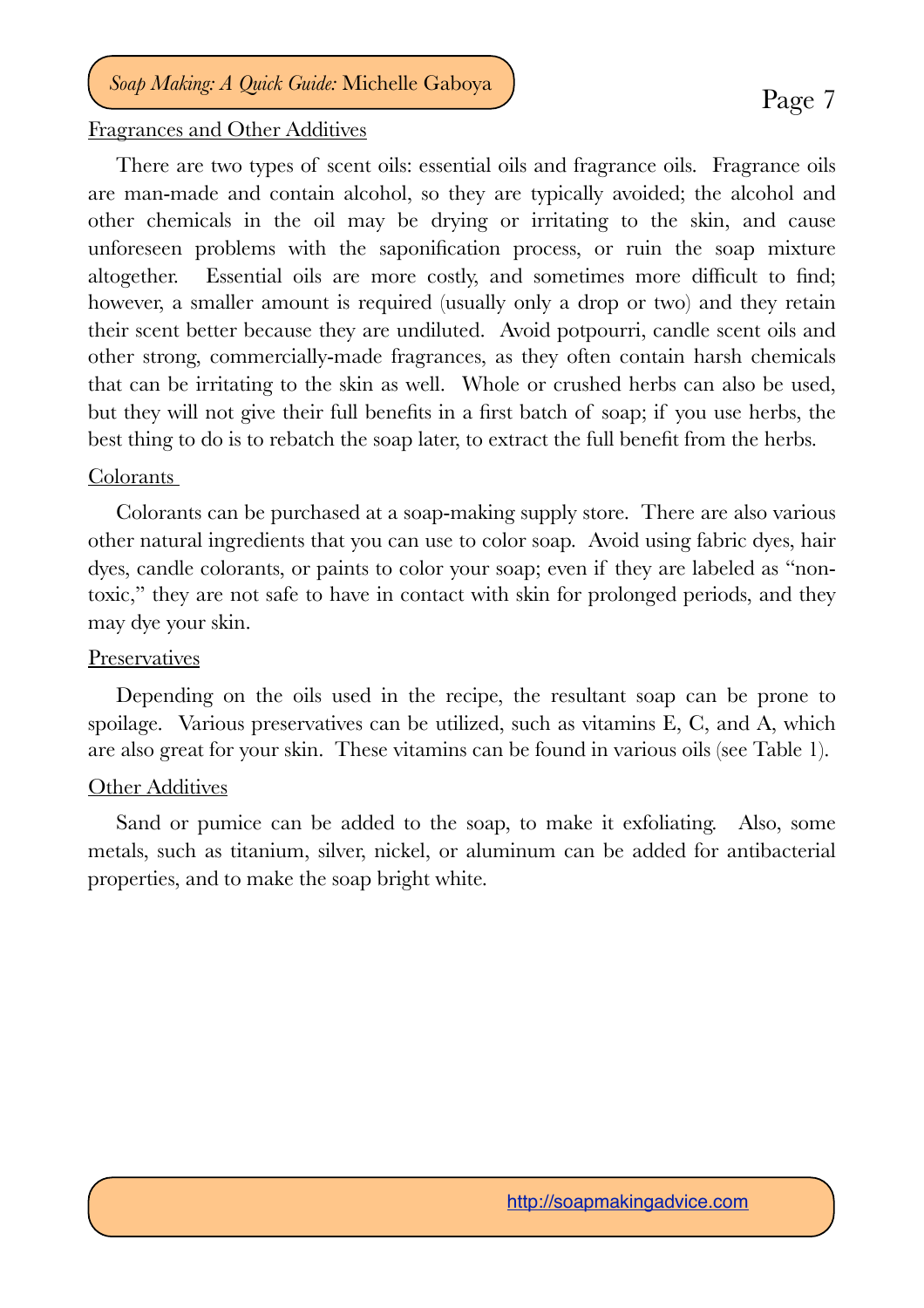#### <span id="page-7-0"></span>DECIDING ON A RECIPE

There are a variety of soap recipes available to choose from, and it is of course possible to create your own. The recipe you use will depend on the qualities you want your final product to possess. Whatever recipe you choose, or create, make sure that you measure the ingredients in correct proportions, and add them at the proper times. It is generally best to weigh the lye and oils using a kitchen scale, instead of measuring them with measuring spoons or cups, because different materials have different densities, and volume measurements can be inaccurate. Also, it is important to use a lye calculator to determine the amount of lye needed for your recipe.

#### <span id="page-7-1"></span>EQUIPMENT

Do not use any equipment made of copper, aluminum, cast iron, or zinc – the lye mixture will react with them. Use only glass, stainless steel, plastic, stoneware, or enameled cookware.

- Rubber or latex dishwashing gloves.
- Safety goggles.
- Apron.
- Long-sleeved shirt, long pants, and shoes.
- Large stainless steel mixing bowl.
- Two large plastic pitchers.
- Two sturdy plastic spoons.
- Large heat-resistant container.
- A large glass bowl or plastic pitcher.
- Measuring cups or spoons.
- Ladle.
- Miscellaneous bowls and spoons.
- Tablecloth, newspaper or trash bags.
- Stainless steel or enameled pot.
- Two glass or stainless steel thermometers.
- Vinegar.
- Soap molds.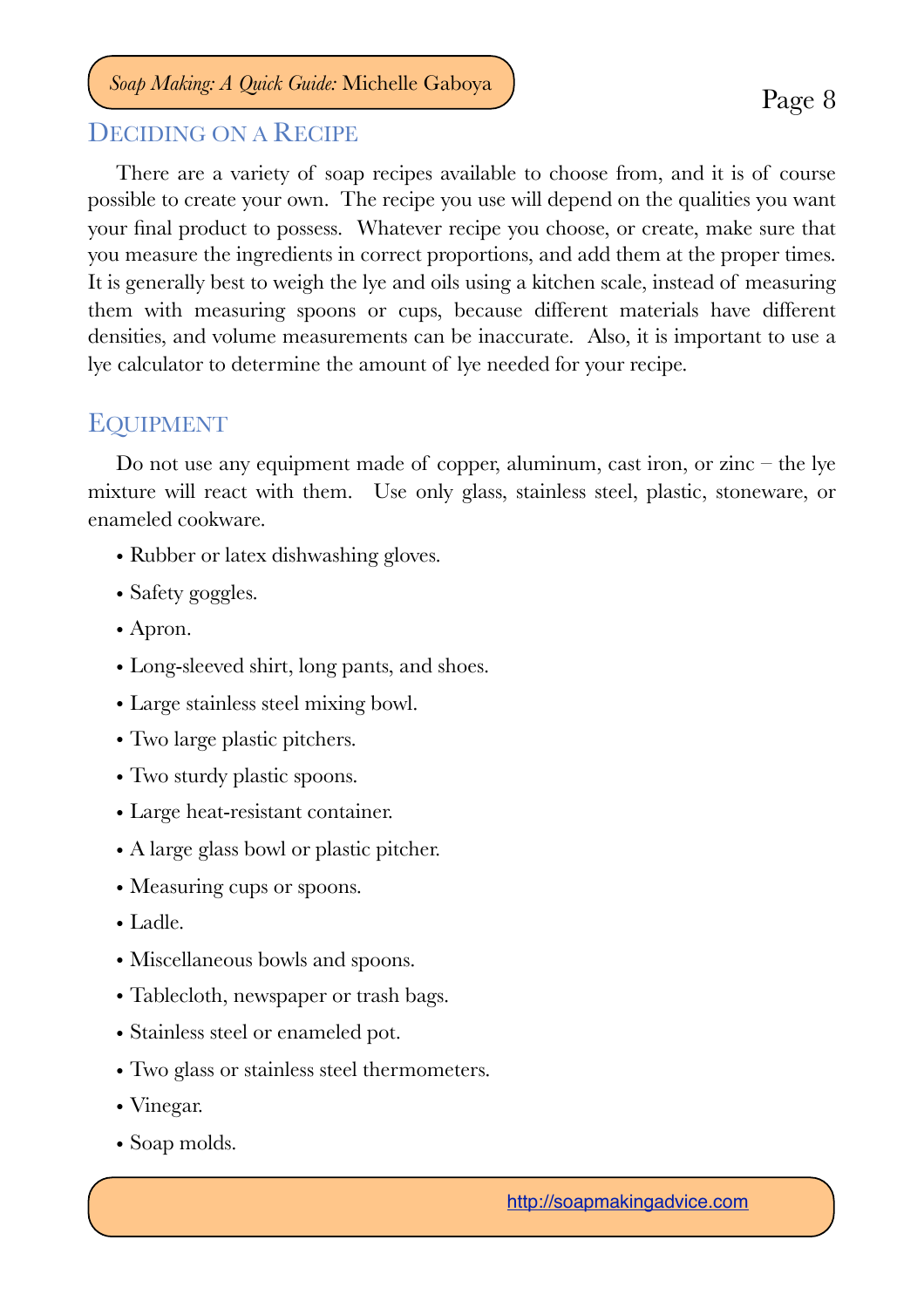- Pot holders/oven mitts.
- Plastic spatulas.
- Digital scale.
- Old blankets/towels.
- Wax paper, or butcher's paper.
- Stick blender.
- Paper towels or rags.

Make sure you have all of your equipment assembled, and ready to go, before beginning the soap-making process. Also, when you are finished making your soap, be sure to clean your materials and work area thoroughly. The best place to make soap is outdoors – ventilation is not a concern, and cleanup is much easier. Always, *always* keep children and pets away from your soap-making materials and equipment.

### <span id="page-8-0"></span>PRECAUTIONS FOR WORKING WITH LYE

There are some precautions that must be taken when working with lye. After opening the lye, make sure that the lid is tightly closed. Lye is also dangerous if spilled. Use protective equipment and clothing, to prevent skin burning or irritation from a lye spill. Be sure to keep the lye away from children and pets  $-$  it can be fatal if swallowed. Work in a well-ventilated area, as lye releases toxic fumes when mixed with water; mix outdoors, or wear a protective respiratory mask, if possible. Vinegar can help to neutralize the lye mixture if it spills, so keep a bottle close at hand while working with lye. Be sure to purchase lye that is labeled for soap-making. There are some materials which should *never* come into contact with lye. Do not use any container, or heating vessel, made of aluminum, brass, bronze, chromium, iron, magnesium, zinc, or anything coated with Teflon. Also, the lye should never come into contact with sugar; this mixture will produce poisonous carbon monoxide gas. Stainless steel is the best material for heating vessels, as it can withstand elevated temperatures. Plastics may soften at higher temperatures, so unless the plastic has already been tested, glass or stainless steel are the best materials for mixing containers. Because lye is a corrosive material, any amount of it that you order or purchase will most likely come with a *material safety data sheet,* or MSDS. Before handling the lye, be sure to review the MSDS, so that you know how to handle it, what precautions to take, and what to do in case of an emergency.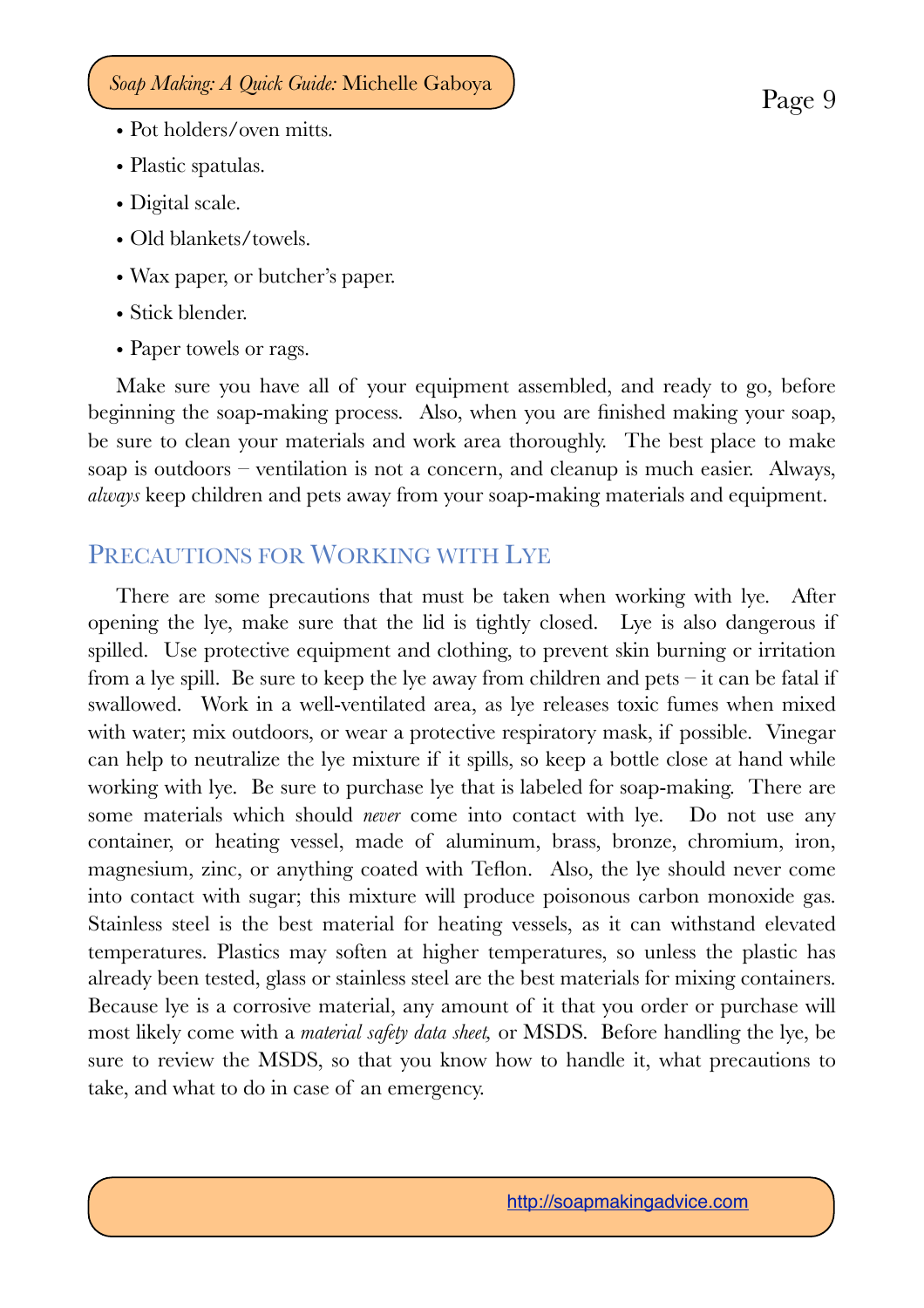#### <span id="page-9-0"></span>THE COLD-PROCESS SOAP-MAKING METHOD

#### Step 1: Don protective equipment

#### Step 2: Prepare molds

Determine which molds you want to use; almost anything can be utilized as a mold, and the soap you make can look as plain or as decorated as the mold you use.

#### Step 3: Measure your ingredients

To accurately measure the fat and lye amounts you'll need, look up the *saponification value* of the fats being used in the soap. Each fat or oil has its own unique saponification value, so always check before measuring your lye. Measure oils and water using a measuring cup, placed on the digital scale. The scale should also be used to measure the lye powder.

#### Step 4: Prepare the lye mixture

Dissolve the measured amount in cold (preferably refrigerated) water. Pour the lye into the water, a little bit at a time, and stirring constantly. *Always* add the lye to the water, never the other way around. Use a thermometer to monitor the temperature of the solution while mixing; it should not exceed 190°F. Continue stirring until the mixture is clear, and all of the lye has been completely dissolved. Once all of the lye has been dissolved in the water, allow the water to sit and cool until it is 100-110°F.

#### Step 5: Heat the fats

As the lye mixture is cooling, the fats must be heated. Be very careful while heating the oils; each oil has a *flash point* – a temperature at which it will ignite – and some are lower than others, so the oils must be heated very gently. Use a stainlesssteel pot on low-heat, and stir often. If the fats used are liquid, then they must be heated to approximately 100-110<sup>o</sup>F, to match the temperature of the lye mixture. If the fats are saturated enough they will be solid at room temperature, so they will have to be melted; this will most likely mean heating the fats past 110°F, then allowing them to cool to the proper temperature.

#### Step 6: Mix the fat and lye

Once both the fat and lye mixtures are at 100-110°F, they can be combined. Pour the lye mixture into the fat, slowly and steadily, stirring it in small, rapid circles as you pour.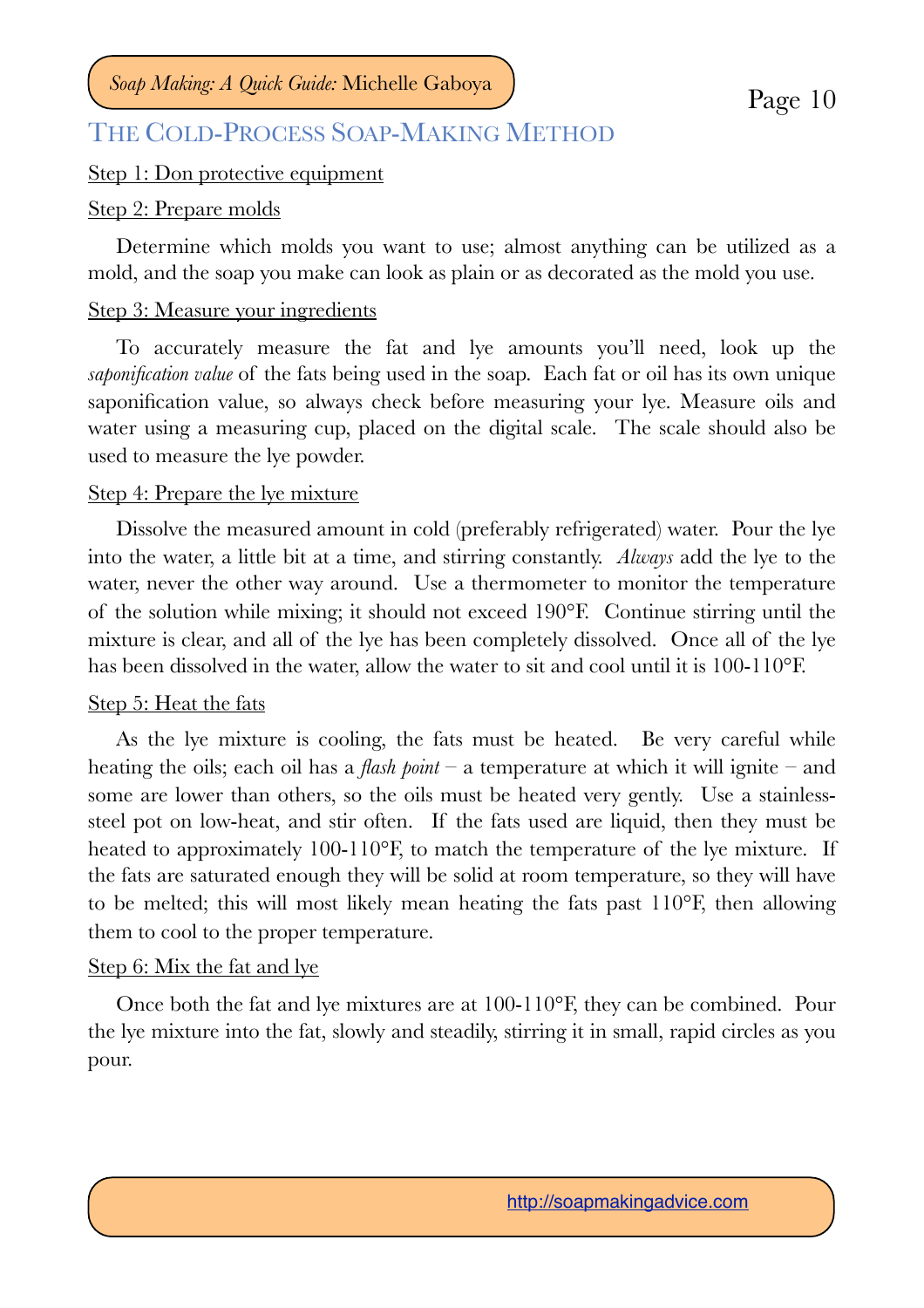#### Step 7: Stir

After the ingredients are combined, they must be stirred. If stirring by hand, the mixture must be stirred for 5 minutes, and then allowed to set for 15. This pattern is repeated for up to 3 hours; the amount of stirring required will vary based upon the recipe.

#### Step 8: Trace stage

Take a spoonful and drizzle it across the top of the mixture; if it remains visible, or leaves a trace, for a few seconds before blending back into the mix, then the mixture has begun to trace. Most additives, such as superfatting oils, herbs or colorants, will be added at the trace stage. Measure out the essential oils, colorants, or any other additives you plan to use in a separate bowl. Mix a spoonful of the soap mixture with the additives. When it is well-blended, add it to the soap mix, stirring slowly and steadily as you pour.

#### Step 9: Pour into molds

At the end of the trace stage, the soap mixture is poured into the molds, and allowed to set for 18-48 hours; saponification takes place during this period of time.

#### Step 10: Insulate the molds, and allow to set

The molds should be wrapped in towels or blankets, to retain as much of the mixture's heat as possible.

#### Step 11: Remove the soap from the molds

Once the one- to two-day molding process is completed, the soap is firm enough to be removed from the mold and cut. Be sure to use gloves when you remove the soap from the mold, because the lye may still burn your skin. If you lined the mold with cellophane or wax paper, it should be fairly easy to get the soap to release; if not, try putting the mold in the freezer for a while.

#### Step 12: Curing the soap

After they are removed from the mold, the bars should be placed on wax paper, and left in a cool, dry place for 2 to 6 weeks, to cure and harden. The actual curing time required will depend upon the recipe.

#### Step 13: Test the pH of your soap

Before using your soap, test a bar for pH level, using a chemical called *phenolphthalein;* this chemical turns fuchsia, or pink, if the pH is too high.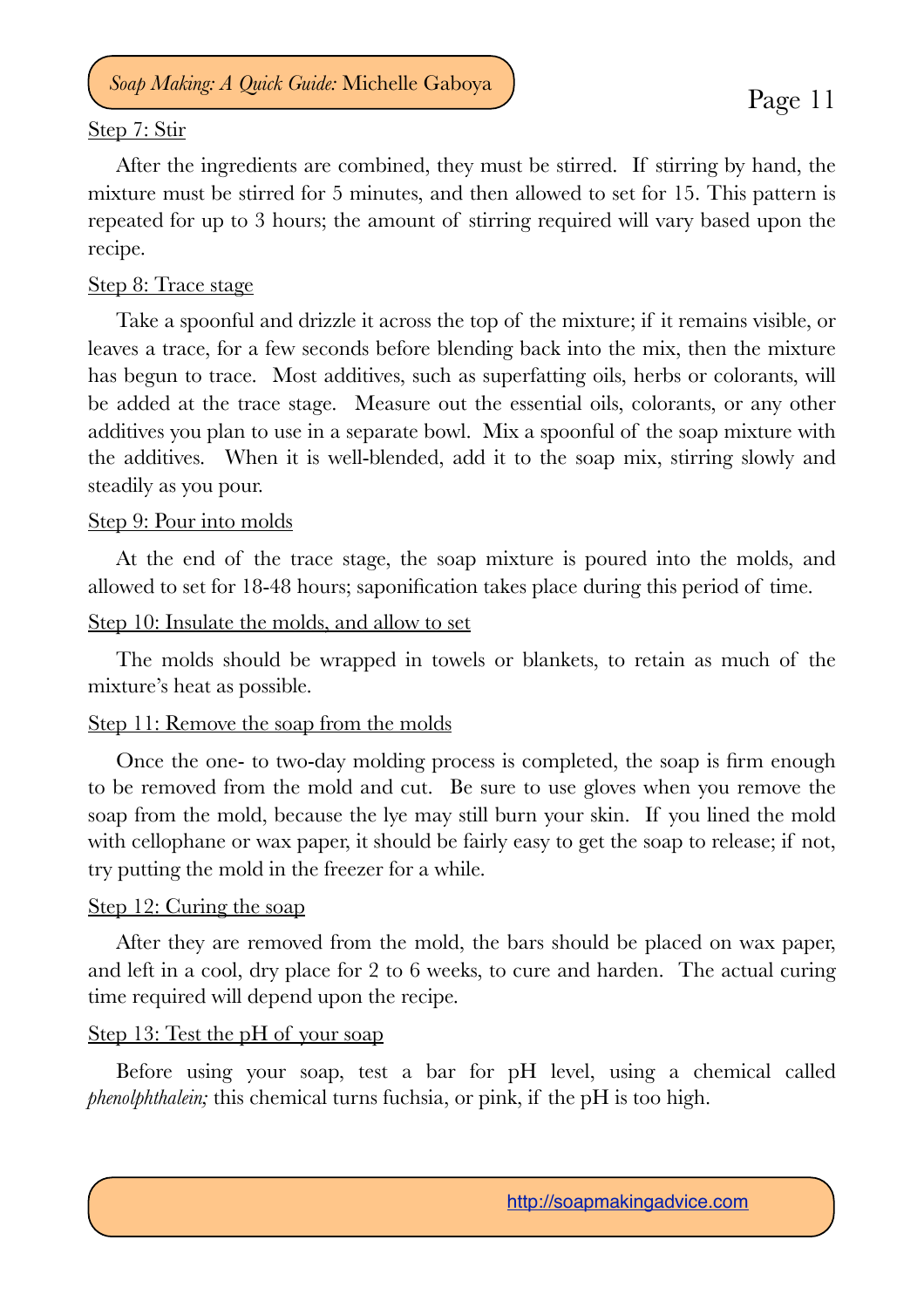Step 14: Storing your soap

If your soap is satisfactory, and you want to keep it, be sure to store it in a cool, dry place, out of direct sunlight. Label each bar clearly with the batch code, so that you will be able to quickly reference what is in each bar, when it was made, etc. Your memory is good now, but after a few months go by, and you have made several batches, it may become difficult to distinguish one bar from another.

#### <span id="page-11-0"></span>BASIC SOAP RECIPE

(For Normal to Oily Skin)

Ingredients:

- 598g coconut oil
- 296g vegetable shortening
- 30g beeswax
- 58g avocado oil
- 150g lye  $(6\%$  discount)
- 368ml distilled water

Mix the lye and water, and set aside. Heat the avocado and coconut oils, vegetable shortening, and beeswax to approximately 110°F. When both mixtures are at the proper temperature, mix them together. It should take about 15 minutes for the mixture to trace. When it does, pour it into the molds, and allow it to set for 24 hours. After removing it from the molds, allow it to cure for approximately 3 weeks before packaging/using the bars.

### <span id="page-11-1"></span>OTHER SOAP-MAKING METHODS

The basic process for making bars of solid soap is similar for each technique, but there are variations depending on the method used by the soap-maker.

#### Melt-and-Pour Method

This method involves taking pure glycerin (animal or vegetable derived), which is always in liquid form, and solidifying it by adding other chemicals. The lather is created by adding pure detergents. "Melt-and-pour" can also refer to a different process – melting commercial or pre-made bars of soap, adding your own fragrance and other additives, and creating new bars from the mixture.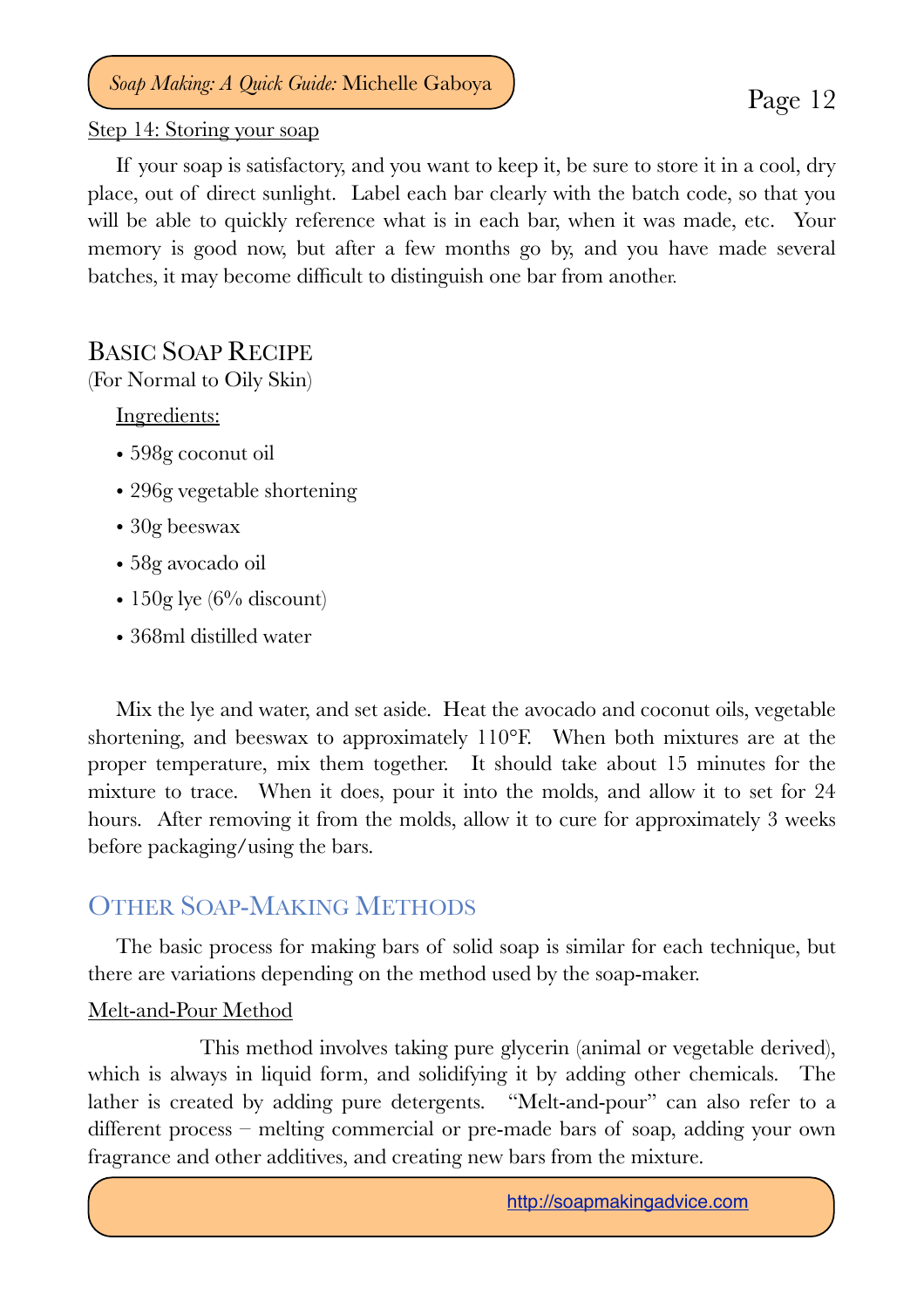or beautifying benefits from any herbs you have added to soap.

#### Rebatching

#### Semi-Boiled, or Hot-Process, Method

The hot-process method differs from cold-process in that external heat is applied after the fats and oils are mixed together. Instead of allowing saponification to take place during the molding stage – which takes a long time – saponification takes place before the soap is molded. The hot-process method was commonly used when the purity of the lye soap-makers were able to obtain was in question. Also, if you want to use a natural lye solution, such as potash, instead of 100% lye, hot-process is the best method to employ.

#### Warm-Process (or Oven Hot-Process) Method

The warm-process method is, as you may guess, somewhere between the coldprocess and hot-process methods. Instead of insulating the soap with blankets while it is in the molding stage, or boiling it to achieve faster saponification, the filled soap molds are heated in an oven.

#### Full-Boiled Method

This method is typically favored by commercial soap-makers. All ingredients are added at once, in a large container, and heated to cause saponification. Glycerin is a by-product created via this method. The glycerin is typically removed by commercial soap-makers, and sold; however, your soap, with the glycerin still in it, will be naturally more moisturizing and skin-conditioning than commercial bars.

#### Transparent Method

Alcohol is added to the other ingredients to prevent crystallization while it cools and solidifies. This produces a clear soap, and lots of creative projects can be made with this variety of soap. It's great for innovative and adorable gifts. Transparent soap is sometimes called glycerin soap, but this is a misnomer, since glycerin isn't utilized at all during this process. One downside to transparent soap is that, because of the alcohol added to the mixture, it can be somewhat drying for some skin types.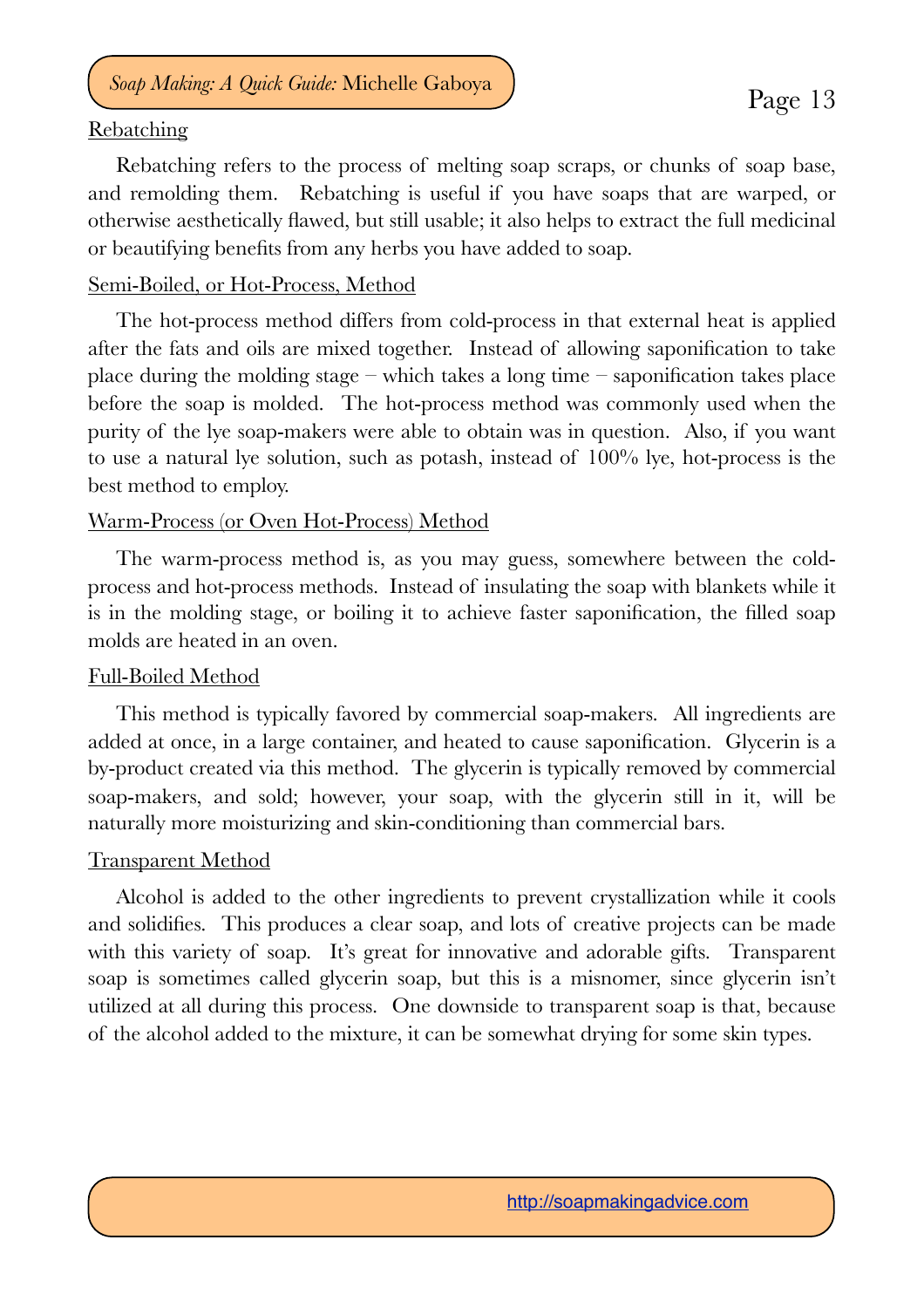#### <span id="page-13-0"></span>MAKING LIQUID SOAP

There are two processes for making good liquid soap. One process is quite similar to the cold-process method for making solid bars; however, instead of curing your soap after removing it from the molds, it should be cut up into small pieces, or grated. Making liquid soap is easier if the solid bars are made from an oil that results in a softer soap, such as canola oil. Also, try using potassium hydroxide lye for liquid soap, instead of sodium hydroxide; it makes softer bars, so the process of making liquid soap from the bars is easier. The other way to make liquid soap is to make it via the hot-process method. Liquid soap can be prone to spoilage, so glycerin or another oil containing vitamin A, C or E should be added to help preserve it. Store your liquid soap in a pump, or flip-top bottle, to further guard against spoilage. Use the soap within 6 to 8 months, and dispose of it if it becomes cloudy, or smells rancid.

#### <span id="page-13-1"></span>STICK BLENDERS VS. HAND STIRRING

Stick blenders can speed up the mixing process significantly. Soap that is mixed with a stick blender is likely to reach trace much more quickly, is less prone to separation, and can usually be cut and shaped without breaking or crumbling, once it has been removed from the mold. If you are just starting out in the hobby of soapmaking, you may want to use a spoon or hand-mixer to blend the batter, until you are able to tell the difference between the various stages of trace.

#### <span id="page-13-2"></span>SUPERFATTING

For those with sensitive or dry skin, a process known as *superfatting* can result in an even more luxurious and moisturizing soap. Superfatted soap contains, as it sounds, more fat than other soaps, which makes it less harsh on skin; however, if too much fat is used, it can leave users with a greasy feel to their skin after it is rinsed away. Superfatting can be accomplished by, obviously, adding extra fat to the soap; this would take place during the trace stage, after saponification, so that the superfatting oils do not interact with the lye. Another superfatting process, known as *superfat discounting*, or *lye discounting,* accomplishes the same ratio of fats to lye, by adding the same amount of fat, but less lye.Superfatting by adding extra oil after saponification allows the soap-maker to have greater control over the amount of oils left in the soap. Adding the oil at the trace stage also keeps the oil in its natural state, unaffected by the lye and providing instant nourishment to the skin when used.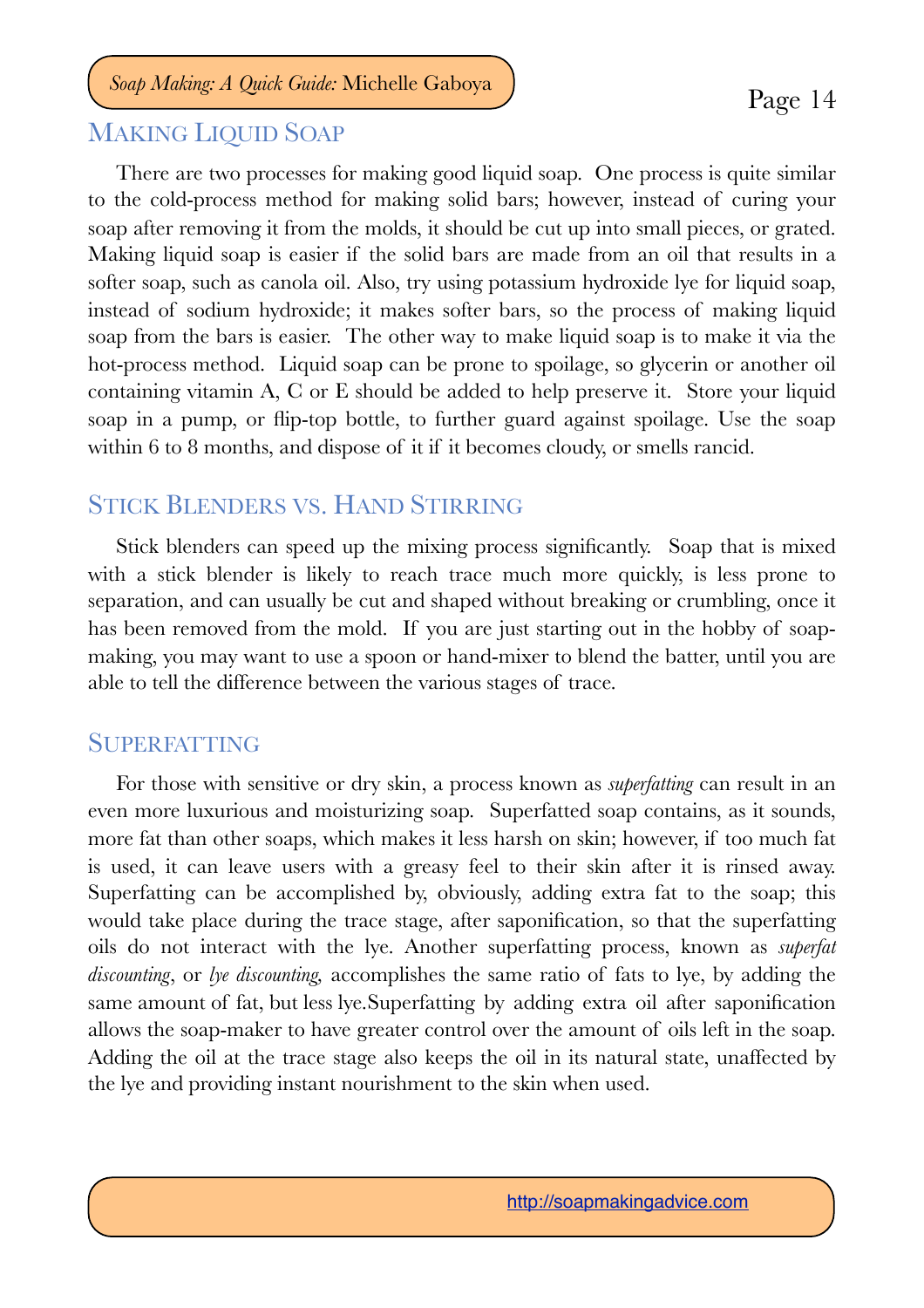#### <span id="page-14-0"></span>BATCH CODES

After you complete a batch of soap, it is a good idea to include a *batch code* with the soap's packaging. The batch code is a numeric (or alphanumeric) code that enables the soap-maker to identify which batch of soap each bar originated from. This is important because if you find a bar that is flawed, or if you receive a complaint about your soap, you will be able to quickly identify all of the bars in that batch, so that you

### <span id="page-14-1"></span>NATURAL COLORANTS

can dispose of all of them.

If you don't want to use synthetic colorants to color your soap, there are a wide variety of natural colorants that you can use. Natural colorants are sometimes safer, but the reality is that most colorants are processed at some point; if you want to be sure that the colorants you are using are *truly* natural, do some research into the methods with which they were harvested and processed. Before you use any colorant in your soap, it is always a good idea to test it first. Testing the colorant will allow you to decide how much to use to achieve the right hue, and will prevent a batch of soap getting ruined by using the wrong amount, or an herb to which you have a skin sensitivity. Also, different colorants should be added at different stages of the soapmaking process, so these important tests can give you an idea of when to add the colorant to your soap mixture.

#### <span id="page-14-2"></span>OTHER SOAP-COLORING OPTIONS

If the natural colorants don't work for you, or are too expensive or unpredictable, there are a variety of synthetic colorants that can be used. Pigments, micas, and FD&C colorants are some of these.

*Pigments* are colorants that were originally mined, but now, due to FDA regulations, are manufactured in laboratories. Pigments tend to be pretty stable, and the color that they will impart to your soap is predictable. The liquids are extremely easy to use, but the powders must be mixed with liquid before they are added to the soap batter, and they may clump.

FD&C colorants are also manufactured in a laboratory. By way of comparison, they are easier to use than many pigments, and provide a much wider range of colors. FD&C colorants are inexpensive, and very easy to use; they are great for use in meltand-pour soap, but they don't usually remain stable in cold-process soap, due to its high alkalinity.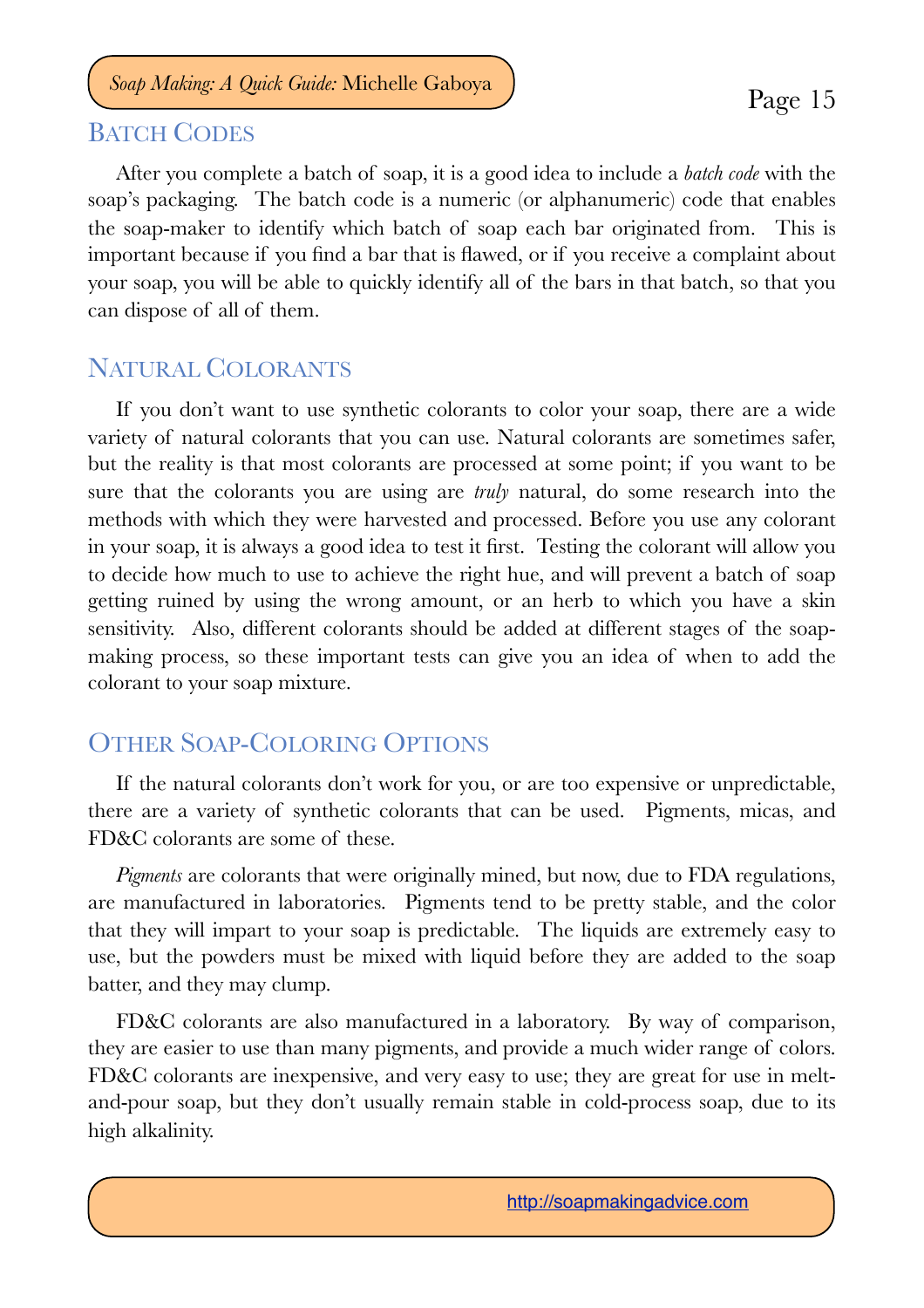Micas are a combination of natural and synthetic materials. The micas themselves are natural material; after they are mined, they are then coated with FD&C colorants, or pigments, to provide them with color. Because of their metallic sheen, micas can only display their color by reflecting light; therefore, they work best in translucent soaps. They blend very smoothly, but a larger amount is required than if you were coloring the soap with other colorants. Micas also look nice in coldprocess soap, but because some of them are coated with FD&C colorants, they should be tested before use.

#### <span id="page-15-0"></span>SCENTING YOUR SOAP

As stated earlier, the best substances for adding scent to your homemade soap are essential oils. There are three categories of essential oils; top, middle, and base. The top note is immediately perceived, and usually the first to disperse; the middle note provides most of the scent's character; the base note is the last to be noticed, but usually the strongest, and tends to remain after the other scents have faded. A general guideline is to use 3 parts top note, 2 parts middle note, and 1 part base note. The amount of oil you will use will vary based on the size of your batch, and individual preferences; however, a good guideline to follow is 15-20 ml of the top note oil, 5-10 ml of the middle note, and 2.5-5 ml of the base note, per 700 ml batch of soap.

#### <span id="page-15-1"></span>SELLING YOUR PRODUCT

Many amateur soap-makers begin making soap simply because it is a fun and rewarding hobby. Others, however, hope to turn their hobby into a source of income. For stay-at-home moms, those who are unemployed or cannot work, or even for those who want a part-time income, soap-making can be a great idea. With a few hours' work, you can turn a minimal investment in equipment and ingredients into a product that is potentially worth a great deal of money. It is possible to turn a profit selling soap, but it is not as simple as making the soap and exchanging it for money. There are lots of factors to take into account, if you want your soap to stand out against the competition, and actually turn a profit.